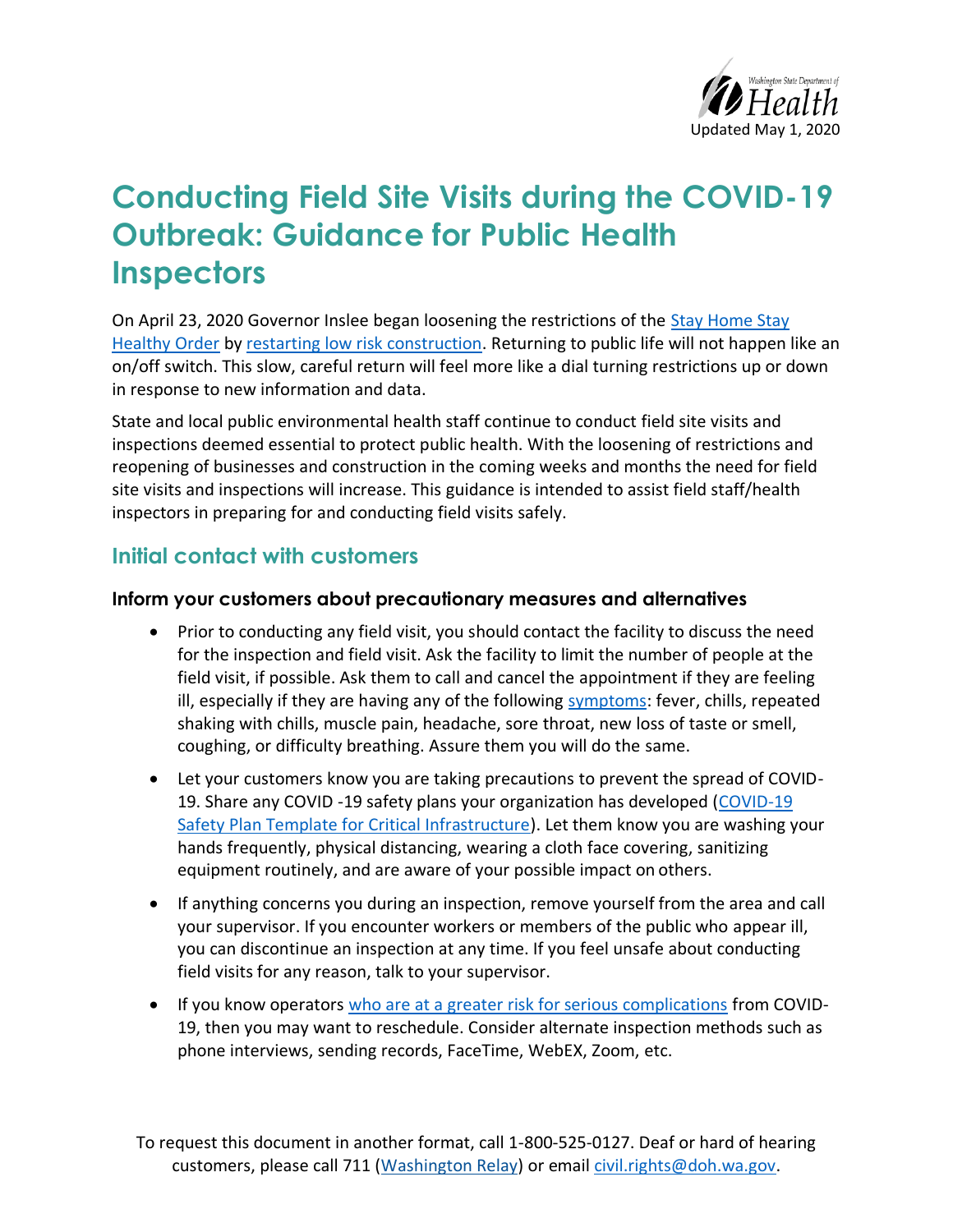#### **Unscheduled site visits**

- Limit unscheduled field visits unless absolutely necessary. For those companies who are operating as normal, unscheduled visits may be appropriate.
- Consider the sensitivity of unscheduled site visits/inspections. If a facility is not comfortable with an inspection during this time, re-evaluate the necessity of completing the inspection. If there is a significant risk to public health, or an immediate business need, measures should be taken to reduce the risk of transmission, and the facility should be reminded of the requirements of licensure to operate. Contact your supervisor if in doubt.

## **Timing of inspections**

- Prior to conducting any field visit, determine if the visit is necessary to protect public health or if it can be delayed.
- If overnight stays are required for a field visit/inspection follow your agency's COVID-19 policy or guidance on overnight travel and work directly with your supervisor about logistics.
- You may be delayed in conducting site visits due to circumstances beyond your control due to closures, transportation issues, or travel restrictions.
- Consider if a face-to-face visit is necessary. If there is an alternate way to conduct inspections besides a site visit, you should explore that option. It could involve a phone interview, sending documents for inspectors to review, or a video chat tour of the facility. It may be possible to gather the information by asking for pictures of facilities or log books.

# **Vehicles and field tools**

#### **Instrument decontamination**

- Clean the surfaces of tools using accepted industry practices. Probes and other tools should be sanitized with alcohol pads or other approved methods in between inspections. If possible, bring your own tools and do not share the tools with others during the inspection.
- Wipe down all shared pens, clipboards, phones, or other equipment with sanitizing wipes after and prior to each use. Double bag instruments if possible. Discard outer bag after each test.
- If you usually require someone to sign the inspection, consider not requiring a signature at this time. For inspections requiring signatures, it is permissible to have inspector type the employee's name.

To request this document in another format, call 1-800-525-0127. Deaf or hard of hearing customers, please call 711 (Washington Relay) or email [civil.rights@doh.wa.gov.](mailto:civil.rights@doh.wa.gov)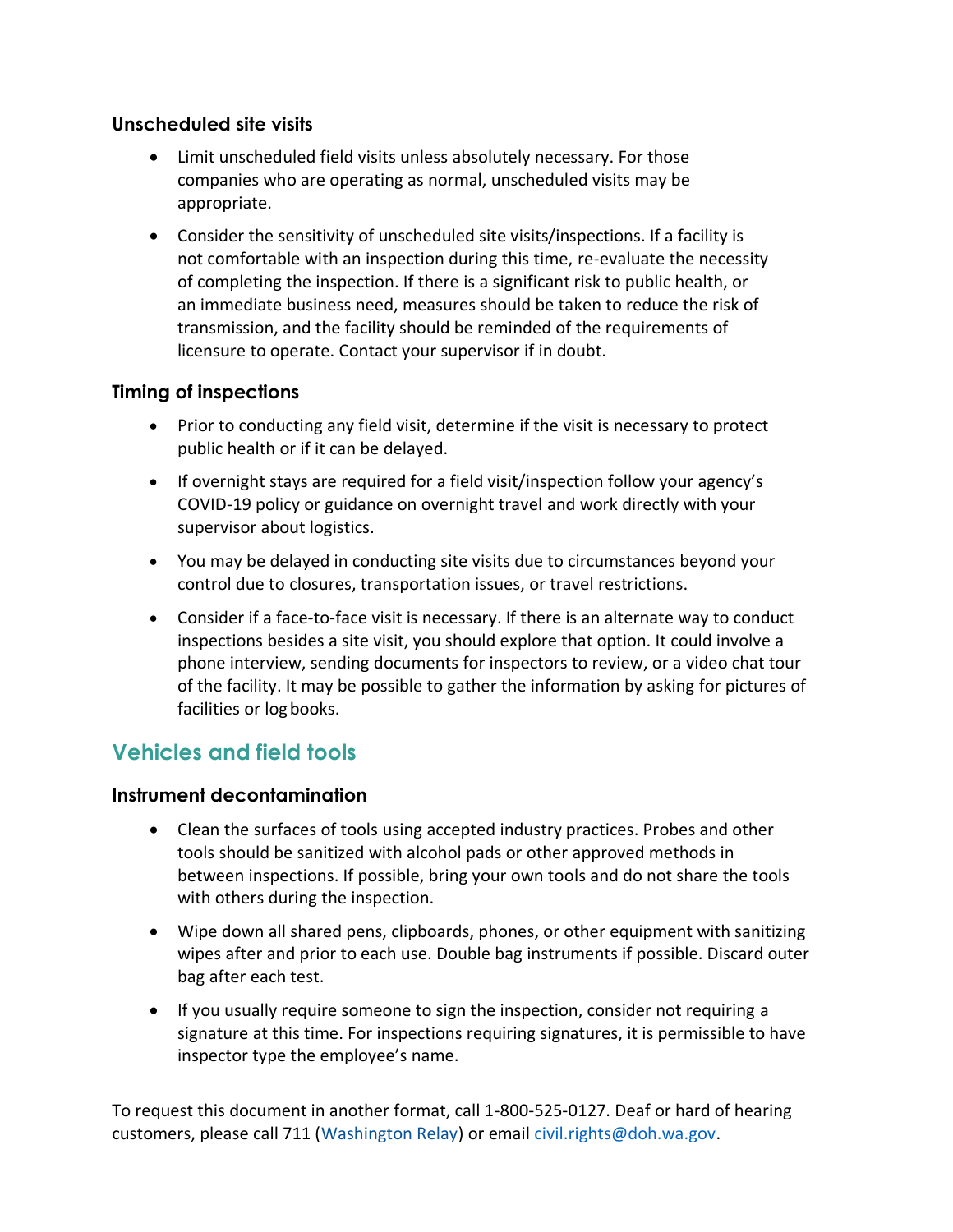• Be aware of where you store your equipment bag, laptop/clip board, etc.

#### **Vehicle disinfection**

- As much as practical, an inspector should drive the same vehicle.
- Shared vehicles should be disinfected at the beginning and end of each use. Commonly touched areas to disinfect/clean include:
	- Outside door handles;
	- Inside door handles and surrounding surfaces;
	- Instrument controls, gear shifts, control knobs;
	- Steering wheel;
	- Cup holders;
	- Seat belts;
	- Center console
	- Keys and key fobs; and
	- Seat adjustment controls.

# **Protecting yourself and others during an inspection**

Health inspectors should follow any COVID -19 safety plans the facility, field site or business has established especially any requirements for visitors to the workplace.

## **Physical Distancing**

During the field visit continue to practice physical distancing, including:

- Maintain a minimum of six feet of distance between yourself and others when feasible.
- No handshakes.
- Avoid sharing equipment such as pens, clipboards, tools, and other frequently used items. If items must be shared clean and/or sanitize them between uses.
- Limit the number of people in attendance to only essential staff.
- Enter small areas alone, such as walk-in freezers, well houses, or other small closed-in areas, and discuss any findings in open areas.
- Wash or sanitize your hands upon arrival and departure; and after touching frequently touched surfaces such as door handles.
- Avoid touching your face with unwashed hands especially your eyes, nose, or mouth.
- Cough and sneeze into your elbow or a tissue. Throw away the tissue immediately after use and wash hands. (For tips, see Respiratory Hygiene/Cough Etiquette in Healthcare Settings).
- Avoid unnecessarily touching surfaces.

## **Hand washing**

To request this document in another format, call 1-800-525-0127. Deaf or hard of hearing customers, please call 711 (Washington Relay) or email [civil.rights@doh.wa.gov.](mailto:civil.rights@doh.wa.gov)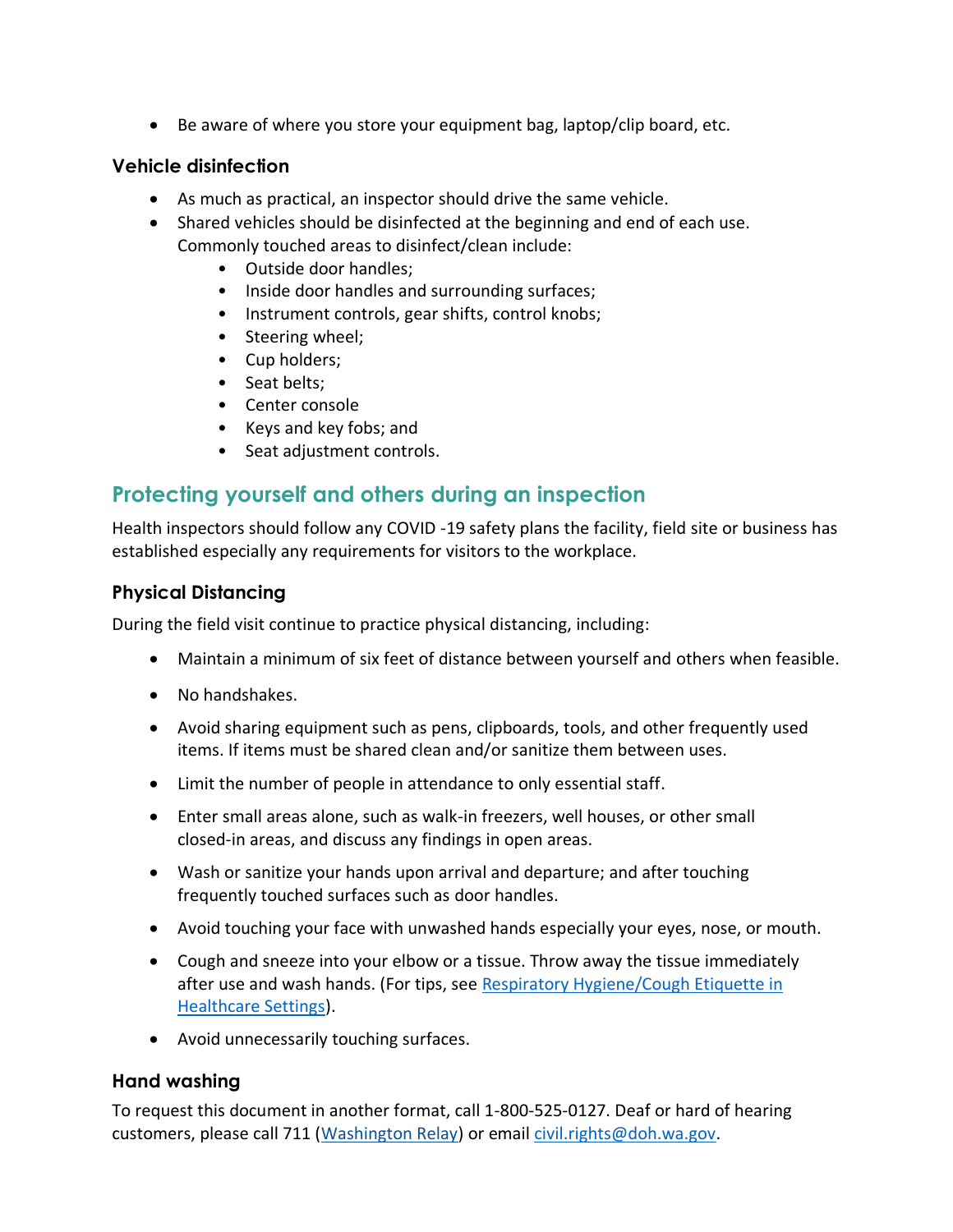Wash your hands with soap and water for 20 seconds routinely at each site and after touching any potentially contaminated surfaces and at beginning, during, and end of an inspection. If handwashing facilities are not available use alcohol-based hand sanitizer and wash your hands at the earliest opportunity.

# **Use personal protective equipment (PPE)**

PPE may be needed to prevent certain exposures, but it should be used as a last resort and should not take the place of other more effective prevention strategies such as the engineering and administrative controls above. Check the DOH, L&I, OSHA and CDC websites regularly for updates about recommended PPE for COVID-19.

- Use the PPE you would normally use during a site visit or inspection, such as gloves, sanitizer, goggles, face shields and respiratory protection etc.
- Use appropriate PPE you have been trained and properly fitted to use.
- Recommend wearing a well fitted [cloth face covering](https://www.doh.wa.gov/Portals/1/Documents/1600/coronavirus/ClothFacemasks.pdf) during a site visit where you cannot maintain six feet of distance from others. Wearing a cloth face covering does not a substitute for physical distancing. Wearers should wash their hands before and after touching and adjusting the mask. To preserve PPE for the medical community, surgical masks or N-95 respirators should not be used unless normally required to complete a site visit or inspection.
- Ensure gloves are used only when needed based on the hazard. Gloves may be rationed for the medical community or otherwise in short supply. Avoid touching your face with gloves. Gloves are not a substitute for washing or sanitizing your hands frequently.
- If PPE is required to conduct an inspection but unavailable, consider rescheduling the inspection.

## **If an inspector starts to experience symptoms before, during or after inspection**

- **Before**: Cancel inspection and notify supervisor.
- **During**: Discontinue inspection. Notify your supervisor as soon as possible.
- **After**: Notify supervisor. Identify facilities you inspected within the last 48 hours.

## **Other considerations**

Be aware customers will likely have questions and concerns about the COVID-19 pandemic. Do not share opinions on what public health measures and restrictions may be loosened or tightened in the coming weeks or months. Instead direct them to the DOH Coronavirus website: [doh.wa.gov/Coronavirus](https://www.doh.wa.gov/Emergencies/Coronavirus) or coronavirus.wa.gov for the most up-to-date information and guidance.

# **More COVID-19 Information and Resources**

To request this document in another format, call 1-800-525-0127. Deaf or hard of hearing customers, please call 711 (Washington Relay) or email [civil.rights@doh.wa.gov.](mailto:civil.rights@doh.wa.gov)